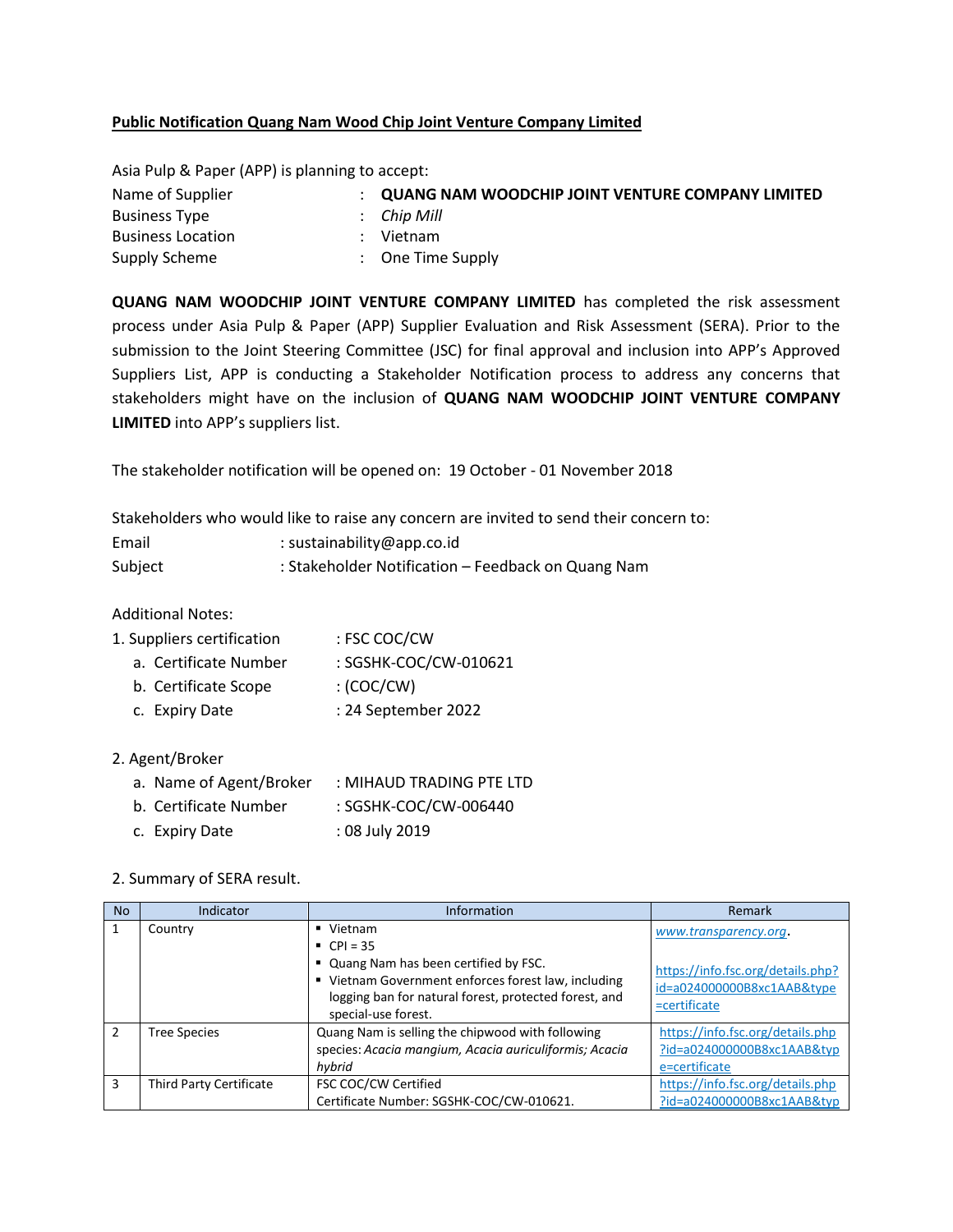| <b>No</b>      | Indicator                                                                     | Information                                                                                                                                                                                                                                                                                                                                                                                                                                                                                                                                                                                                                                                                                                                                  | Remark                                                                          |
|----------------|-------------------------------------------------------------------------------|----------------------------------------------------------------------------------------------------------------------------------------------------------------------------------------------------------------------------------------------------------------------------------------------------------------------------------------------------------------------------------------------------------------------------------------------------------------------------------------------------------------------------------------------------------------------------------------------------------------------------------------------------------------------------------------------------------------------------------------------|---------------------------------------------------------------------------------|
|                |                                                                               | Issued by: SGS Hongkong Limited<br>Validity: 05 March 2018 - 24 September 2022                                                                                                                                                                                                                                                                                                                                                                                                                                                                                                                                                                                                                                                               | e=certificate                                                                   |
| 4              | CoC System                                                                    | Covered by Quang Nam FSC CoC/CW Certificate:<br>" Certificate Number: SGSHK-COC/CW-010621.<br>" Issued by: SGS Hongkong Limited<br>Validity: 05 March 2018 - 24 September 2022                                                                                                                                                                                                                                                                                                                                                                                                                                                                                                                                                               | https://info.fsc.org/details.php<br>?id=a024000000B8xc1AAB&typ<br>e=certificate |
| 5              | Legality compliance on<br>forest management and<br>forest product harvesting. | Log suppliers of Quang Nam are community forest<br>(household). Household supplier document has been<br>completed (Land use right certificate, and inspection of<br>forest product.                                                                                                                                                                                                                                                                                                                                                                                                                                                                                                                                                          |                                                                                 |
| 6              | HCV/HCS Protection                                                            | The logging ban has been in place in 1997 covering<br>natural forest in most Vietnamese Province and end all<br>natural forest harvesting by Prime Minister in 2012<br>including collection of NTFP, except for FSC certified<br>company. The main threat of HCV is illegal activity in<br>natural forest and potentially threatened by<br>management activity in plantation forest (FSC-CNRA-VN-<br>V1-0 EN 2017-07-25).<br>Quang Nam log supplier is farmer/community forest.                                                                                                                                                                                                                                                              | Based on FSC-CNRA-VN-V1-0 EN<br>2017-07-25                                      |
| $\overline{7}$ | Protected species                                                             | Most of the production plantations in Vietnam are only<br>planted with commercial species such as acacia,<br>eucalyptus, or pine; these commercial species are not<br>listed as protected species under Decree No. 32 of<br>Government.                                                                                                                                                                                                                                                                                                                                                                                                                                                                                                      | Based on FSC-CNRA-VN-V1-0<br>EN 2017-07-25                                      |
| 8              | <b>Traditional and Civil</b><br>Rights.                                       | There is no violance on traditional and civil rights<br>because the log suppliers are farmer (community forest)<br>and included in FSC Controlled Woord risk assessment                                                                                                                                                                                                                                                                                                                                                                                                                                                                                                                                                                      | Based on FSC-CNRA-VN-V1-0 EN<br>2017-07-25                                      |
| 9              | <b>ILO Convention</b>                                                         | Covered by Quang Nam FSC CoC/CWCertificate:<br>" Certificate Number: SGSHK-COC/CW-010621.<br>" Issued by: SGS Hongkong Limited<br>Validity: 05 March 2018 - 24 September 2022                                                                                                                                                                                                                                                                                                                                                                                                                                                                                                                                                                | https://info.fsc.org/details.php<br>?id=a024000000B8xc1AAB&typ<br>e=certificate |
| 10             | Work Health and Safety<br>(OHS)                                               | Covered by Quang Nam FSC CoC/CW Certificate:<br>Certificate Number: SGSHK-COC/CW-010621.<br>" Issued by: SGS Hongkong Limited<br>Validity: 05 March 2018 - 24 September 2022                                                                                                                                                                                                                                                                                                                                                                                                                                                                                                                                                                 | https://info.fsc.org/details.php<br>?id=a024000000B8xc1AAB&typ<br>e=certificate |
| 11             | <b>GMO</b>                                                                    | Based on FSC-CNRA for Vietnam (FSC-CNRA-VN V1-0 EN<br>2017-07-25 approved at 25 July 2017:<br>" There are a number of legal instruments in place in<br>Vietnam regulating the use GMO (Decision No.<br>11/2006/QD-TTg, Decree No. 69/2010/ND-CP,<br>Circular69/2009/TT-BNNPTNT, Circular72/2009/TT-<br>BNNPTNT, Circular21/2012/TT-BKHCN, Circular<br>8/2013/TT-BTNMT and Circular 2/2014/TT-BNNPTNT.<br>The legislation does not include a ban for commercial<br>use of GMO (trees). Research has not revealed any<br>evidence of unauthorized use of GM trees, or any<br>commercial use of GM trees. There are currently no<br>reports of any trials of GM trees in Vietnam. The<br>legislation requires licenses for commercial use of GM | https://info.fsc.org/details.php<br>?id=a024000000B8xc1AAB&typ<br>e=certificate |